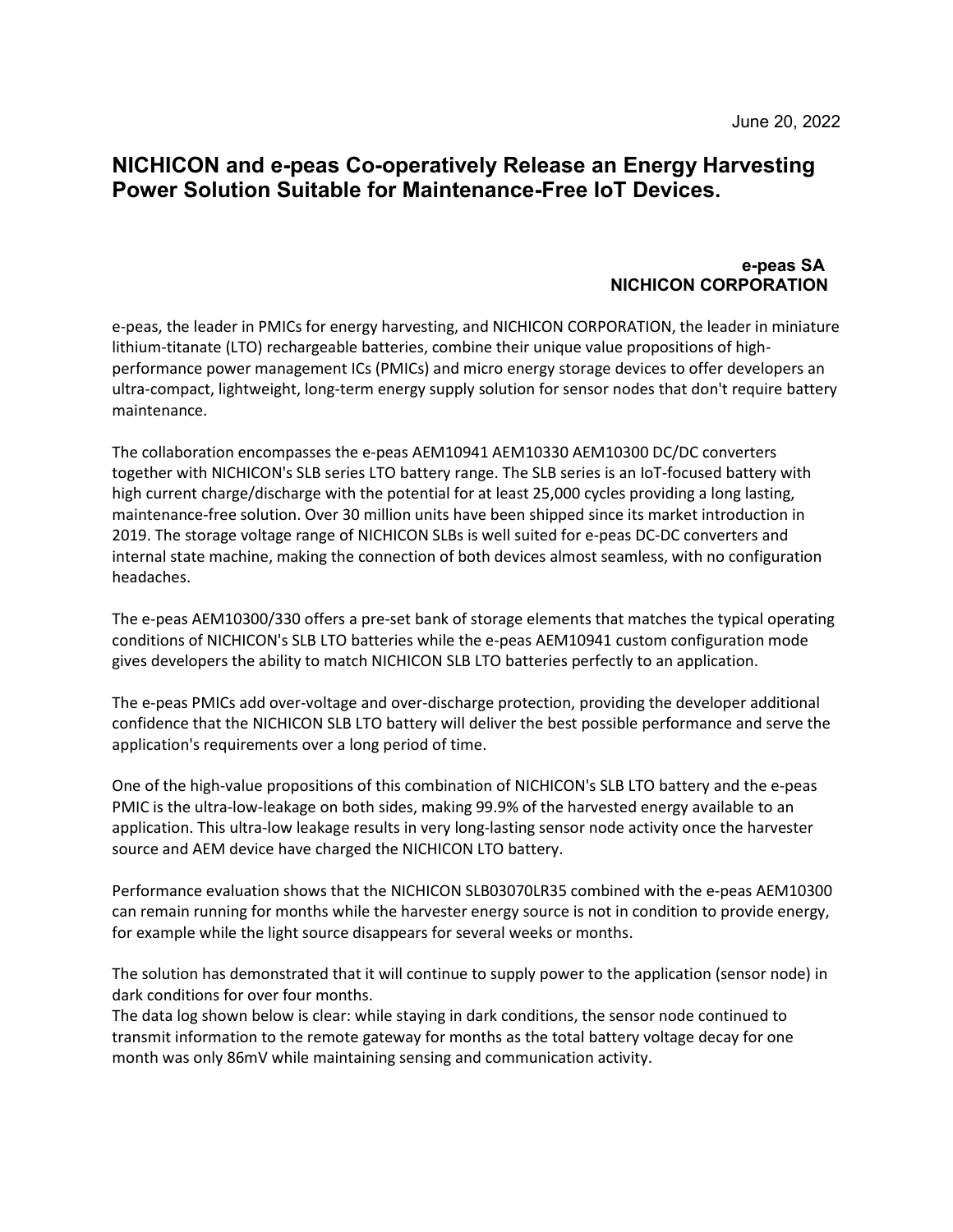

Possible applications include ecosystems where the presence of normal energy sources can be cut off for very long periods, for example, smart building environmental monitoring systems often experience long periods of inactivity, yet the system still functions. This innovation completely revolutionizes the scope of energy harvesting-based sensor nodes.

One can now see how the phrase "set and forget" has finally come true.

## ■About NICHICON :

NICHICON is a global manufacturer of electronic components that develops, manufactures, and sells aluminum electrolytic capacitors, film capacitors, and circuit products. It pursues an aggressive corporate strategy in four market segments: Energy, Ecology & Medical equipment; Automotive & Railway-car related appliances; Home appliances & Industrial inverters; and Information & Communications equipment.

## ■About e-peas :

Our mission is to revolutionize the industry by shifting the world to green renewable energy devices. We provide industry leading energy harvesting and processing solutions – AEMs & Microcontrollers – to give infinite battery life to your wireless device by increasing the amount of harvested energy and by drastically reducing the energy consumption of all power consuming blocs of the system.

■ For inquiries please contact the following.

e-peas SA Rue Fond Cattelain 1 b. 4 1435 Mont-Saint-Guibert, Belgium T: +32 10 77 12 30 E : sales@e-peas.com